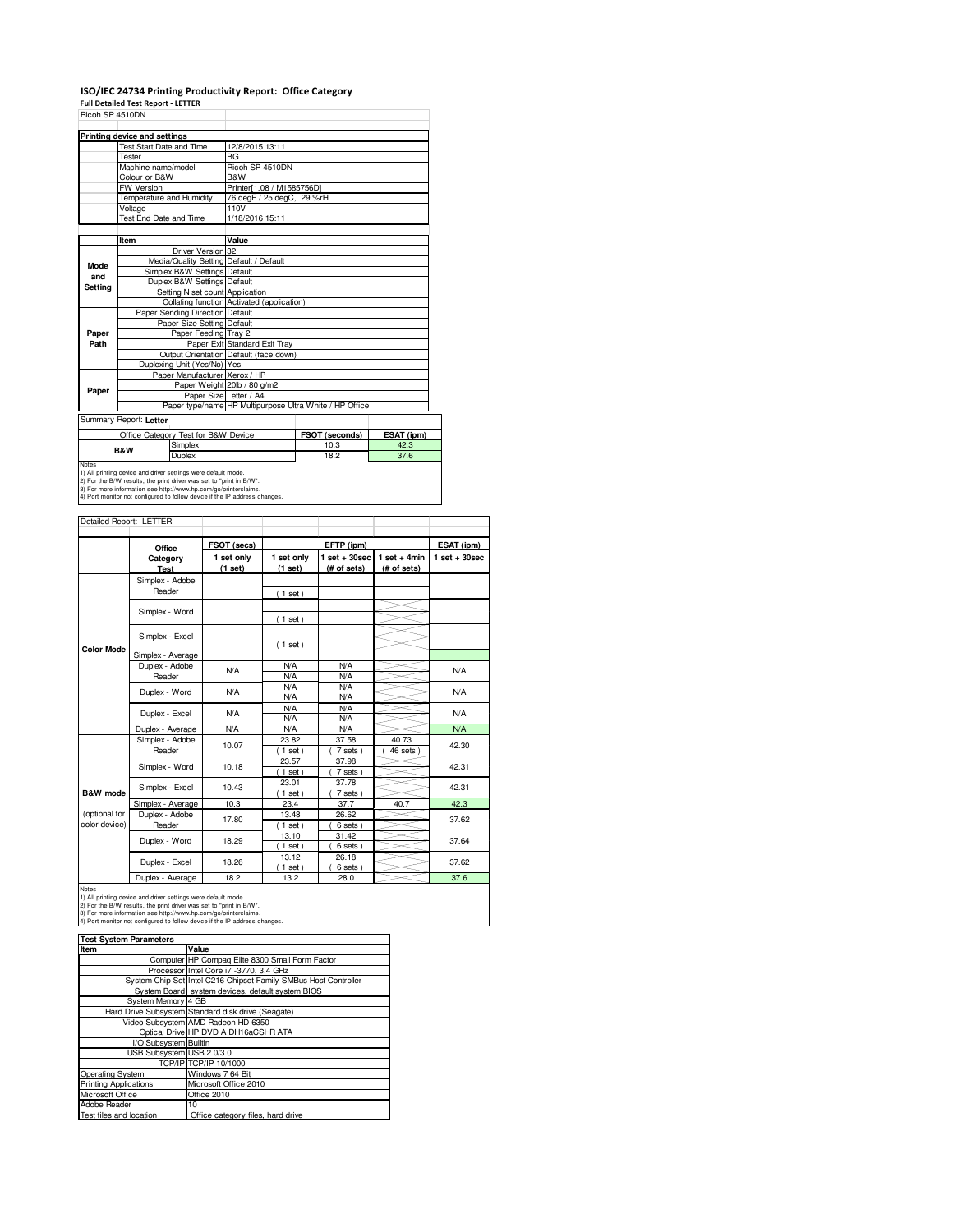## **ISO/IEC 24734 Printing Productivity Report: Office Category Full Detailed Test Report - A4**

| Ricoh SP 4510DN    |                                         |                                                         |  |  |  |  |
|--------------------|-----------------------------------------|---------------------------------------------------------|--|--|--|--|
|                    |                                         |                                                         |  |  |  |  |
|                    | Printing device and settings            |                                                         |  |  |  |  |
|                    | <b>Test Start Date and Time</b>         | 12/8/2015 13:11                                         |  |  |  |  |
|                    | Tester                                  | <b>BG</b>                                               |  |  |  |  |
|                    | Machine name/model                      | Ricoh SP 4510DN                                         |  |  |  |  |
|                    | Colour or B&W                           | B&W                                                     |  |  |  |  |
|                    | <b>FW Version</b>                       | Printer[1.08 / M1585756D]                               |  |  |  |  |
|                    | Temperature and Humidity                | 76 degF / 25 degC, 29 %rH                               |  |  |  |  |
|                    | Voltage                                 | 110V                                                    |  |  |  |  |
|                    | Test End Date and Time                  | 1/18/2016 15:11                                         |  |  |  |  |
|                    |                                         |                                                         |  |  |  |  |
|                    | Item                                    | Value                                                   |  |  |  |  |
| Mode               | Driver Version 32                       |                                                         |  |  |  |  |
|                    | Media/Quality Setting Default / Default |                                                         |  |  |  |  |
| and                | Simplex B&W Settings Default            |                                                         |  |  |  |  |
| Setting            | Duplex B&W Settings Default             |                                                         |  |  |  |  |
|                    | Setting N set count Application         |                                                         |  |  |  |  |
|                    |                                         | Collating function Activated (application)              |  |  |  |  |
|                    | Paper Sending Direction Default         |                                                         |  |  |  |  |
|                    | Paper Size Setting Default              |                                                         |  |  |  |  |
| Paper              | Paper Feeding Tray 2                    |                                                         |  |  |  |  |
| Path               |                                         | Paper Exit Standard Exit Tray                           |  |  |  |  |
|                    |                                         | Output Orientation Default (face down)                  |  |  |  |  |
|                    | Duplexing Unit (Yes/No) Yes             |                                                         |  |  |  |  |
|                    | Paper Manufacturer Xerox / HP           |                                                         |  |  |  |  |
| Paper              |                                         | Paper Weight 20lb / 80 g/m2                             |  |  |  |  |
|                    | Paper Size Letter / A4                  |                                                         |  |  |  |  |
|                    |                                         | Paper type/name HP Multipurpose Ultra White / HP Office |  |  |  |  |
| Summary Report: A4 |                                         |                                                         |  |  |  |  |

**FSOT (seconds) ESAT (ipm)**<br>14.9 **42.2**<br>19.3 **37.6** Office Category Test for B&W Device **FSOT (seconds)** ESAT (i)<br>
Simplex 14.9 42.2 Notes<br>
Notes<br>
19.1 printing device and direct settings were default mode.<br>
2) For the BAW results, the print driver was set to "print in BAW".<br>
2) For the BAW results, the print driver was set to "print in BAW".<br>
4) Por mo **B&W**

| Detailed Report: A4            |                           |                       |                       |                                |                               |                 |
|--------------------------------|---------------------------|-----------------------|-----------------------|--------------------------------|-------------------------------|-----------------|
|                                | Office                    | FSOT (secs)           |                       | EFTP (ipm)                     |                               |                 |
|                                | Category<br><b>Test</b>   | 1 set only<br>(1 set) | 1 set only<br>(1 set) | $1$ set + 30sec<br>(# of sets) | $1$ set + 4min<br>(# of sets) | $1$ set + 30sec |
|                                | Simplex - Adobe<br>Reader |                       | (1 set)               |                                |                               |                 |
|                                | Simplex - Word            |                       |                       |                                |                               |                 |
| Colour                         | Simplex - Excel           |                       | (1 set)               |                                |                               |                 |
| Mode                           | Simplex - Average         |                       | $1$ set)              |                                |                               |                 |
|                                | Duplex - Adobe<br>Reader  | <b>N/A</b>            | N/A<br><b>N/A</b>     | N/A<br>N/A                     |                               | N/A             |
|                                | Duplex - Word             | <b>N/A</b>            | N/A<br>N/A            | N/A<br>N/A                     |                               | N/A             |
|                                | Duplex - Excel            | <b>N/A</b>            | N/A<br>N/A            | <b>N/A</b><br>N/A              |                               | N/A             |
|                                | Duplex - Average          | <b>N/A</b>            | N/A                   | N/A                            |                               | <b>N/A</b>      |
|                                | Simplex - Adobe<br>Reader | 10.39                 | 23.10<br>$1$ set)     | 37.73<br>7 sets                | 39.46<br>46 sets              | 42.31           |
|                                | Simplex - Word            | 15.55                 | 15.43<br>$1$ set)     | 33.67<br>7 sets)               |                               | 42.07           |
| B&W mode                       | Simplex - Excel           | 18.54                 | 12.94<br>$1$ set)     | 31.32<br>7 sets)               |                               | 42.23           |
|                                | Simplex - Average         | 14.9                  | 17.1                  | 34.2                           | 39.4                          | 42.2            |
| (optional for<br>color device) | Duplex - Adobe<br>Reader  | 18.23                 | 13.16<br>$1$ set)     | 24.50<br>6 sets)               |                               | 37.54           |
|                                | Duplex - Word             | 20.79                 | 11.54<br>$1$ set)     | 29.06<br>7 sets)               |                               | 37.76           |
|                                | Duplex - Excel            | 18.66                 | 12.86<br>$1$ set)     | 28.32<br>6 sets                |                               | 37.58           |
|                                | $\overline{\phantom{0}}$  | $\sim$                | $-$                   | $- - -$                        |                               | $- - -$         |

Duplex - Average 19.3 12.5 27.2 37.6<br>
1) All printing device and driver settings were default mode.<br>
2) For the BAW results, the print driver was set to "print in BAW".<br>
3) For more information see http://www.hp.com/go/pr

| <b>Test System Parameters</b> |                                                                 |  |  |  |
|-------------------------------|-----------------------------------------------------------------|--|--|--|
| Item                          | Value                                                           |  |  |  |
|                               | Computer HP Compag Elite 8300 Small Form Factor                 |  |  |  |
|                               | Processor Intel Core i7 -3770, 3.4 GHz                          |  |  |  |
|                               | System Chip Set Intel C216 Chipset Family SMBus Host Controller |  |  |  |
|                               | System Board system devices, default system BIOS                |  |  |  |
| System Memory 4 GB            |                                                                 |  |  |  |
|                               | Hard Drive Subsystem Standard disk drive (Seagate)              |  |  |  |
|                               | Video Subsystem AMD Radeon HD 6350                              |  |  |  |
|                               | Optical Drive HP DVD A DH16aCSHR ATA                            |  |  |  |
| I/O Subsystem Builtin         |                                                                 |  |  |  |
| USB Subsystem USB 2.0/3.0     |                                                                 |  |  |  |
|                               | TCP/IPITCP/IP 10/1000                                           |  |  |  |
| <b>Operating System</b>       | Windows 7 64 Bit                                                |  |  |  |
| <b>Printing Applications</b>  | Microsoft Office 2010                                           |  |  |  |
| Microsoft Office              | Office 2010                                                     |  |  |  |
| Adobe Reader                  | 10                                                              |  |  |  |
| Test files and location       | Office category files, hard drive                               |  |  |  |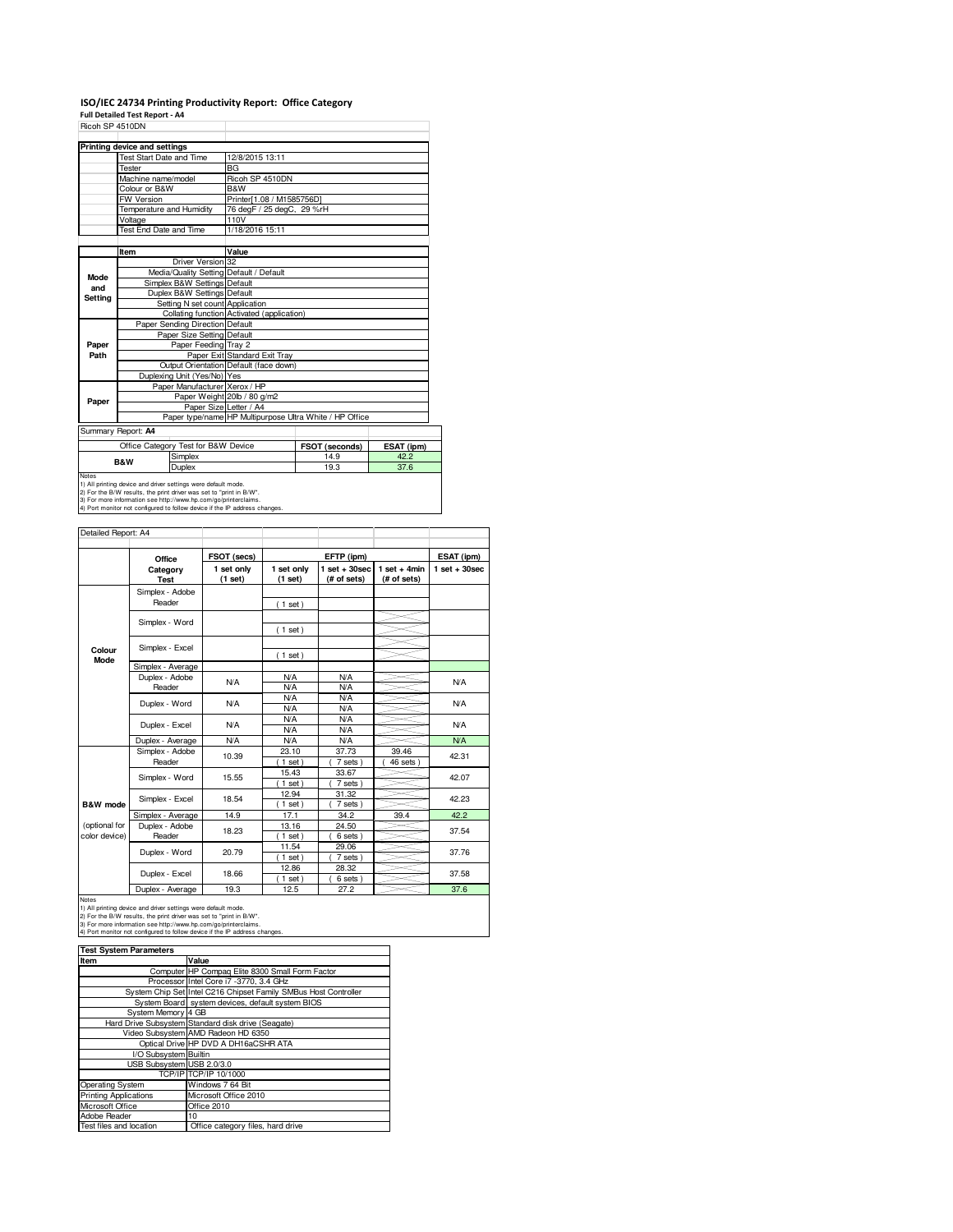## **ISO/IEC 17629 First Print Out Time Report: Office Category**

**Full Detailed Test Report - LETTER** Ricoh SP 4510DN

| RICON SP 45 IUDN |                                 |                                |  |  |  |
|------------------|---------------------------------|--------------------------------|--|--|--|
|                  | Printing device and settings    |                                |  |  |  |
|                  | <b>Test Start Date and Time</b> | 12/9/2015 5:54                 |  |  |  |
|                  | Tester                          | BG                             |  |  |  |
|                  | Machine name/model              | Ricoh SP 4510DN                |  |  |  |
|                  | Colour or B&W                   | B&W                            |  |  |  |
|                  | <b>FW Version</b>               | Printer[1.08 / M1585756D]      |  |  |  |
|                  | Configuration (options)         | Default                        |  |  |  |
|                  | Controller                      |                                |  |  |  |
|                  | Printing device page count      | Not Specified                  |  |  |  |
|                  | Printing supplies page count    | Not Specified                  |  |  |  |
|                  | Temperature and Humidity        | 76 degF / 24 degC 24.63 %rH    |  |  |  |
|                  | Voltage                         | 110V                           |  |  |  |
|                  | <b>Test End Date and Time</b>   | 1/25/2016 11:28                |  |  |  |
|                  |                                 |                                |  |  |  |
|                  | Item                            | Value                          |  |  |  |
| Mode             | PDL and driver version          | 32                             |  |  |  |
| and              | Print Quality mode              | default                        |  |  |  |
| Setting          | <b>B&amp;W</b> settings         | default                        |  |  |  |
|                  | Paper feed orientation          | Short Edge                     |  |  |  |
| Paper            | Paper type setting              | default                        |  |  |  |
|                  | Paper feeding                   | Standard cassette              |  |  |  |
|                  | Paper exit                      | Standard exit tray             |  |  |  |
| Paper Path       | Output orientation              | default (face up or face down) |  |  |  |

**ISO First Page Out Time Summary Report: Office Category**

| Summary Report: Letter                                                                                                                                                                                                                                                                                                                                         |        |                           |
|----------------------------------------------------------------------------------------------------------------------------------------------------------------------------------------------------------------------------------------------------------------------------------------------------------------------------------------------------------------|--------|---------------------------|
|                                                                                                                                                                                                                                                                                                                                                                |        | FPOT from Ready (seconds) |
| Simplex<br><b>B&amp;W</b>                                                                                                                                                                                                                                                                                                                                      |        | 6.11                      |
|                                                                                                                                                                                                                                                                                                                                                                | Duplex | 10.42                     |
| Notes<br>1) All printing device and driver settings were default mode.<br>2) For the B/W results, the print driver was set to "print in B/W".<br>3) For more information see http://www.hp.com/go/printerclaims.<br>4) Port monitor not configured to follow device if the IP address changes.<br>5) Page counts were collected after completion of the tests. |        |                           |

**ISO First Page Out Time Report: Office Category Detailed Report: LETTER Delay Time Word (seconds) Excel (seconds) Adobe Reader Average (seconds) (seconds)** FPOT from Ready - Simplex FPOT from Ready - Duplex FPOT from Sleep - Simplex NA **Color Mode** Recovery Time FPOT from Off - Simplex Warm-up Time └ FPOT from Ready - Simplex 5.74 6.22 6.36 6.11 21 Seconds FPOT from Ready - Duplex 10.32 10.68 10.25 10.42 21 Seconds FPOT from Sleep - Simplex 22.06 61 Minutes **B&W Mode** Recovery Time  $\sim$  15.7  $\gg$ FPOT from Off - Simplex 33.09 Warm-up Time  $26.73$ Notes<br>1) All printing device and driver settings were default mode.<br>2) For the B/W results, the print driver was set to "print in B/W".<br>3) For more information see thtp://www.hp.com/gorpirinterclaims.<br>4) Port monitor not c **HP Data Table Detailed Report: LETTER FPOT Avg FPOT (secs) FPOT (secs) FPOT (secs) IFPOT (secs) Application Delay Time**<br> **INA** Adobe Reader **(secs) Iteration 1**<br>N/A **Iteration 2**<br>N/A FPOT from Sleep **Color Mode** FPOT from Sleep (60 minutes) **N/A N/A N/A N/A N/A Adobe Reader**<br>HP/Non ISO Test N/A N/A N/A N/A Adobe Reader FPOT from Sleep 22.06 25.68 20.18 20.32 Adobe Reader 61 Minutes **B&W Mode** FPOT from Sleep (60 minutes) Ffrom Sleep (60 minutes)<br>HP/Non ISO Test 22.06 25.68 20.18 20.32 Adobe Reader 61 Minutes

Notes<br>1) All printing device and driver settings were default mode.<br>2) For the B/W results, the print driver was set to "print in B/W".<br>3 DLP includes detailed iterations as data measurements may vary run to run.

|                                  | <b>Test System Parameters</b>                         |                                                       |  |  |  |  |
|----------------------------------|-------------------------------------------------------|-------------------------------------------------------|--|--|--|--|
|                                  | <b>Item</b>                                           | Value                                                 |  |  |  |  |
|                                  | Computer                                              | HP Compag Elite 8300 Small Form Factor                |  |  |  |  |
|                                  | Processor                                             | Intel Core i7 -3770, 3.4 GHz                          |  |  |  |  |
|                                  | <b>System Chip Set</b>                                | Intel C216 Chipset Family SMBus Host Controller       |  |  |  |  |
|                                  | System Board                                          | system devices, default system BIOS                   |  |  |  |  |
| Test                             | <b>System Memory</b>                                  | 4 GB                                                  |  |  |  |  |
| System                           | Hard Drive Subsystem<br>Standard disk drive (Seagate) |                                                       |  |  |  |  |
|                                  | Video Subsystem                                       | AMD Radeon HD 6350                                    |  |  |  |  |
|                                  | Optical Drive                                         | HP DVD A DH16aCSHR ATA                                |  |  |  |  |
|                                  | I/O Subsystem                                         | <b>Builtin</b>                                        |  |  |  |  |
|                                  | <b>USB Subsystem</b>                                  | USB 2.0/3.0                                           |  |  |  |  |
| Printina<br>Device<br>Connection | TCP/IP                                                | 10/1000                                               |  |  |  |  |
|                                  | <b>Operating System</b>                               | Windows 7 Business/Ultimate, 64 bit, Build 7601, SP 1 |  |  |  |  |
|                                  | <b>Printing Applications</b>                          | Microsoft Office 2010 SP2                             |  |  |  |  |
| Software                         | Adobe Reader 10.1.4                                   |                                                       |  |  |  |  |
|                                  | <b>Print Driver</b>                                   | 32                                                    |  |  |  |  |

**ISO/IEC 17629 First Print Out Time Report: Office Category Full Detailed Test Report - A4**